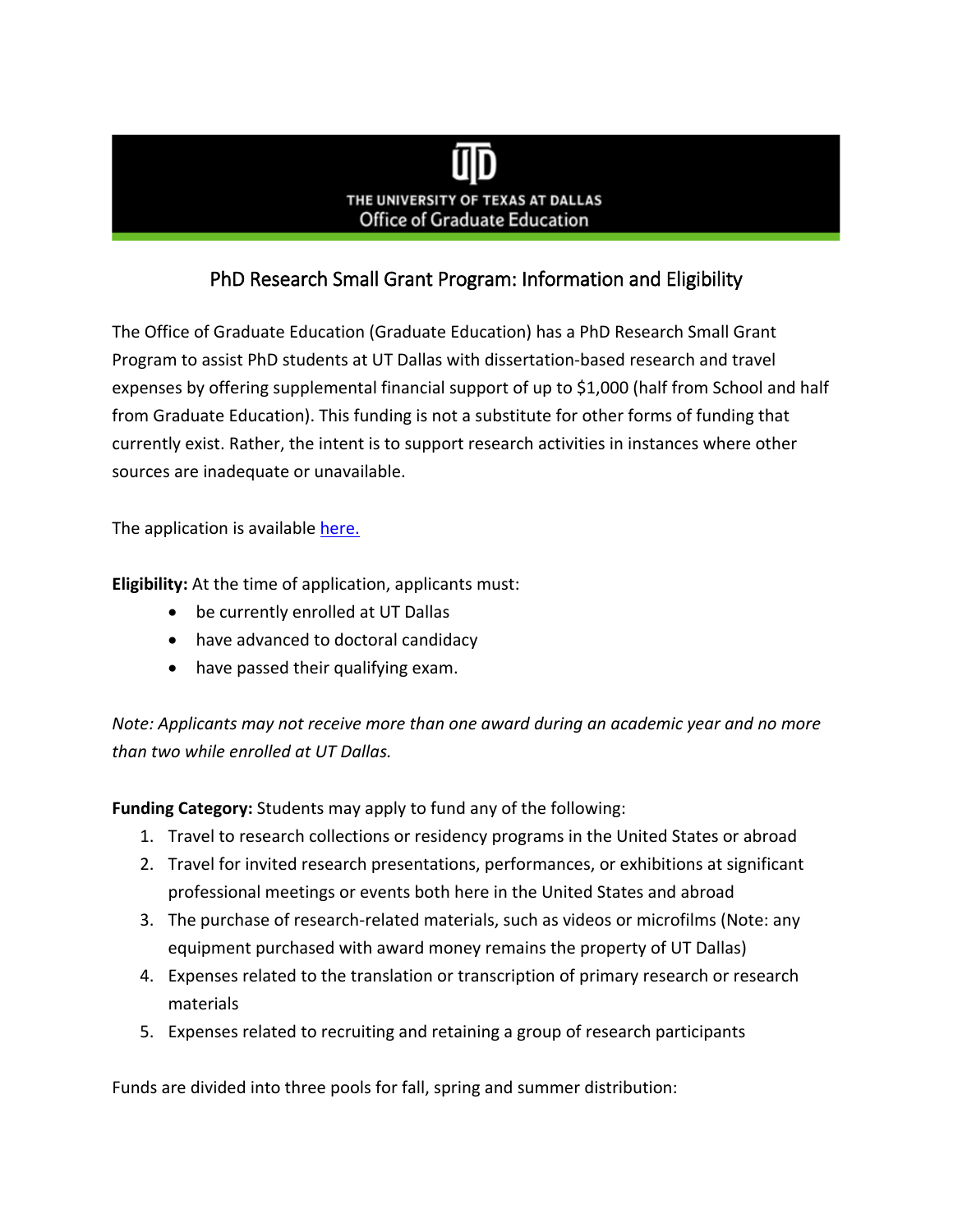- Fall applications are awarded beginning on September 1 for projects from Sept. 1-Jan. 7
- Spring application are awarded beginning December 1 for projects from Jan. 8- May 20
- Summer applications are awarded on March 1 for projects from May 21-Aug. 31

*Note: Applications for any period are accepted at any time and will be held in the order they are received.* 

**Application Process:** Applicants should request awards at least six weeks in advance and requests cannot be retroactive. All applications must be submitted through and approved by the student's Program Head/Dissertation Committee. Completed application packets should be sent to Graduate Education (attn: Beth Keithly, FN31) or as one file via email to [keithly@utdallas.edu](mailto:keithly@utdallas.edu) and must include:

- 1. A completed [application form](https://graduate.utdallas.edu/docs/PhD%20Research%20Small%20Grant%20application%202020.pdf) including the endorsement of Program Head/Dissertation Committee and confirmation of the availability of departmental matching funds
- 2. A one-page letter describing the project, its purpose, and its relevance to the field and applicant
	- In the case of a performance or presentation, applicants need to explain the relevance of the venue to the particular field and how the experience will enhance development as an artist, performer, or scholar
- 3. A detailed budget
	- Applicants should indicate whether they have matching funds from outside sources or are currently applying for such funds. Per diems are not permitted under this program
- 4. In the case of presentation travel, provide a letter of invitation or other indication of acceptance from the sponsoring organization
	- Graduate Education will approve applications without a letter of invitation, but will only distribute funding upon receipt of an invitation letter

*Note: Incomplete applications may be declined and returned without review.* 

**Departmental Review:** The Program Head/Dissertation Committee is required to review applications to confirm the applicant is registered as a PhD candidate in the program, the proposed project will be beneficial to the completion of the applicant's dissertation or add to their professional standing, and to verify Departmental matching funds are available for the project. Following financial approval by the appropriate School representative, forward the Application packet to GRADUATE EDUCATION (attn: Beth Keithly, FN31 or as one file to